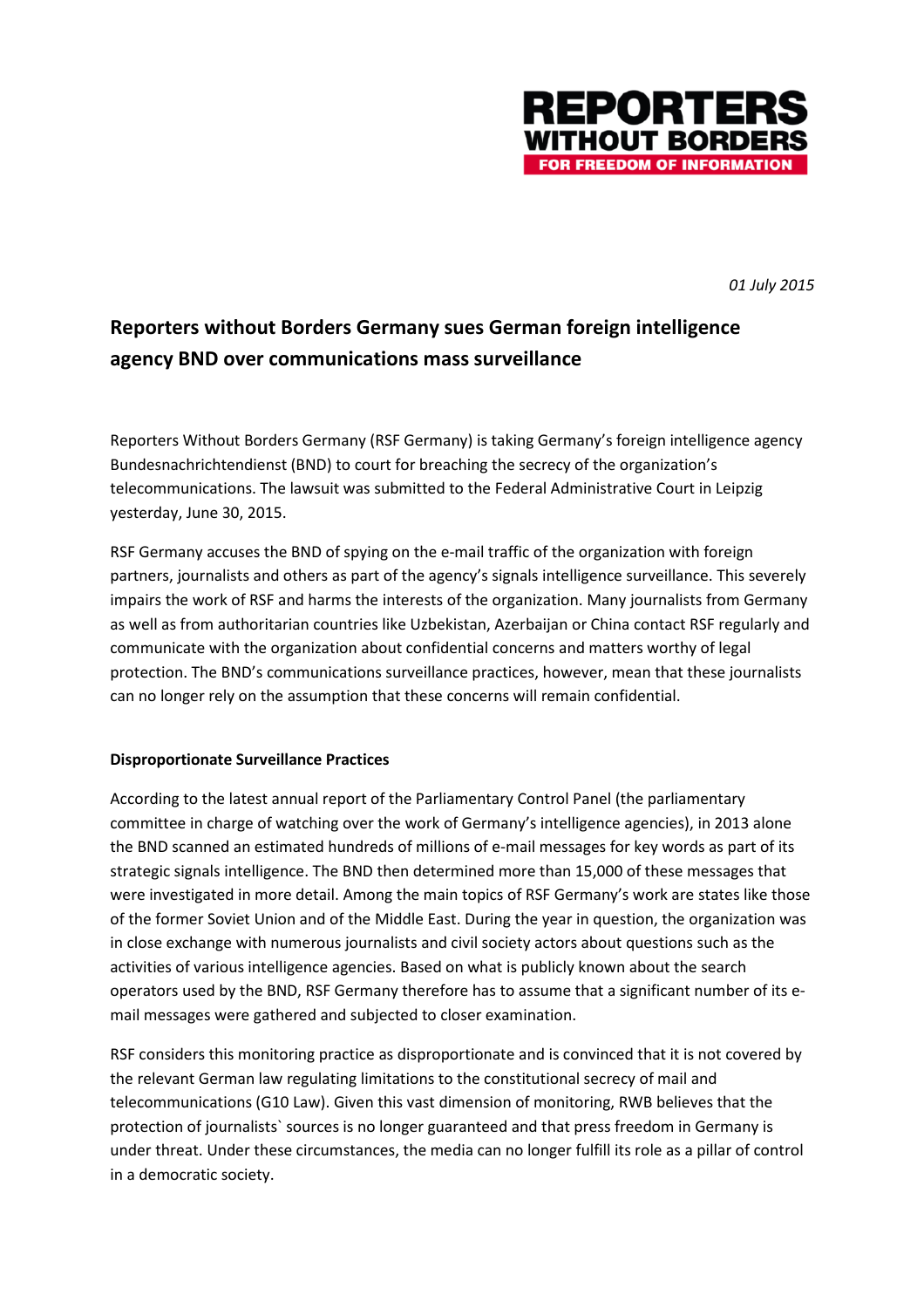### **Mass surveillance has chilling effects on journalists and sources**

Journalists in Germany, as in other democratic countries, enjoy the privilege of being allowed to refuse to give evidence, including concealing their sources from investigating authorities. Furthermore, journalists' communications enjoy special protection in a democratic state. With its lawsuit, RSF Germany aims to reinstall this right of journalists.

Various studies have consistently concluded that in the face of mass surveillance journalists feel threatened in their work and that this has a chilling effect on the way they work. In some cases, informants have even shied away from contacting journalists because they fear that they will be exposed by intelligence services. Confidential sources and whistleblowers, however, are a fundamental condition for independent journalistic reporting in a democracy.

### **Strengthening credibility in the face of authoritarian states**

By submitting the BND's monitoring practices to the Federal Administrative Court's review, RSF Germany also aims to strengthen Germany`s credibility in the face of arbitrary surveillance practices of authoritarian states such as China, Saudi Arabia or Turkmenistan. At the end of 2013, the UN General Assembly adopted a resolution on the "Right to Privacy in the Digital Age", which was coinitiated by the German government.

However, the German government faces an obvious credibility problem when trying to persuade other governments to better respect freedom of information while at the same time pursuing similar practices at home and spying on its citizens on a mass scale trough the German intelligence services. German authorities should also implement the demands of the UN resolution in their own country and make sure that the Federal Intelligence Service respect German and international law.

## **Lawsuit is also directed against BND's meta data analysis system**

RSF Germany is therefore also taking legal action against the use of the traffic analysis system "VerAS" (Verkehrsanalysesystem) which the BND has been using to collect and processing the communications of German citizens since 2002. This has included the gathering of phone connection records, SMS short messages, e-mail massages as well as data about citizens' internet traffic and use of social networks. There is no legal basis for this type of data collection and analysis; therefore it must be stopped immediately.

Security authorites argue that "VerAS" helps them identify the relationships between terror suspects and uncover secret plans or entire networks. However, the method is being applied in a very farreaching manner, meaning that it may encompass even journalists can be linked only indirectly and via up to four additional intermediaries to a terror-supect. This results in the gathering of around 500 million meta data records per month according to the BND. Given this immense amount, it is highly probable that connection records of RSF Germany as an organization with a large amount of international communications have also been included in the program.

The protection of the privacy of correspondence, post and telecommunications is a universal and widely respected human right. Already in March, RSF and other civil society groups called for comprehensive control of the German intelligence services. Today we are repeating our demand that